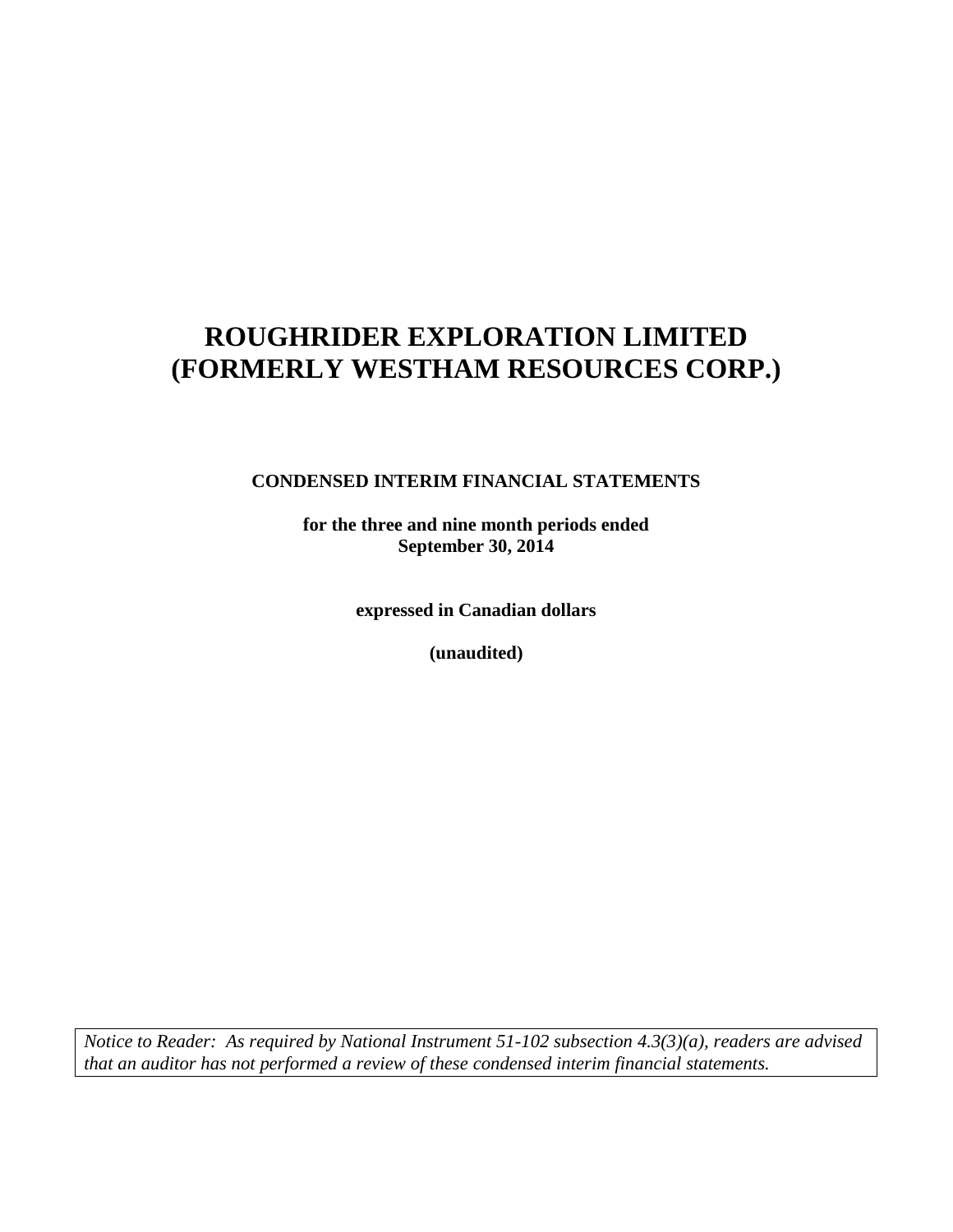### **ROUGHRIDER EXPLORATION LIMITED (FORMERLY WESTHAM RESOURCES CORP.) CONDENSED INTERIM STATEMENTS OF FINANCIAL POSITION**

*Canadian Dollars*

*Unaudited – Prepared by Management*

| As at:                                                                                | September 30,<br>2014                              | December 31,<br>2013                        |
|---------------------------------------------------------------------------------------|----------------------------------------------------|---------------------------------------------|
| <b>ASSETS</b>                                                                         |                                                    |                                             |
| <b>Current</b><br>Cash<br>Receivables<br>Prepaid expenses                             | \$<br>1,709,826<br>69,755<br>30,761<br>1,810,342   | $\mathbb{S}$<br>241,257<br>7,035<br>248,294 |
| <b>Non-Current</b><br>Mineral property acquisition costs (Note 4)<br>Security deposit | 558,362<br>2,000                                   |                                             |
|                                                                                       | \$<br>2,370,704                                    | \$<br>248,292                               |
| <b>LIABILITIES AND EQUITY</b>                                                         |                                                    |                                             |
| <b>Current</b><br>Accounts payable and accrued liabilities                            | \$<br>331,275                                      | $\mathbb{S}$<br>11,522                      |
| <b>Equity</b><br>Capital stock (Note 5)<br>Other equity reserves<br>Deficit           | 2,588,101<br>1,101,749<br>(1,650,421)<br>2,039,429 | 290,375<br>6,000<br>(59,605)<br>236,770     |
|                                                                                       | \$<br>2,370,704                                    | \$<br>248,292                               |

**Nature and continuance of operations** (Note 1) **Related party transactions** (Note 7)

### **On behalf of the Board of Directors on December 1, 2014**

*Signed "Scott Gibson" Signed "Alex Heath"*

Director Director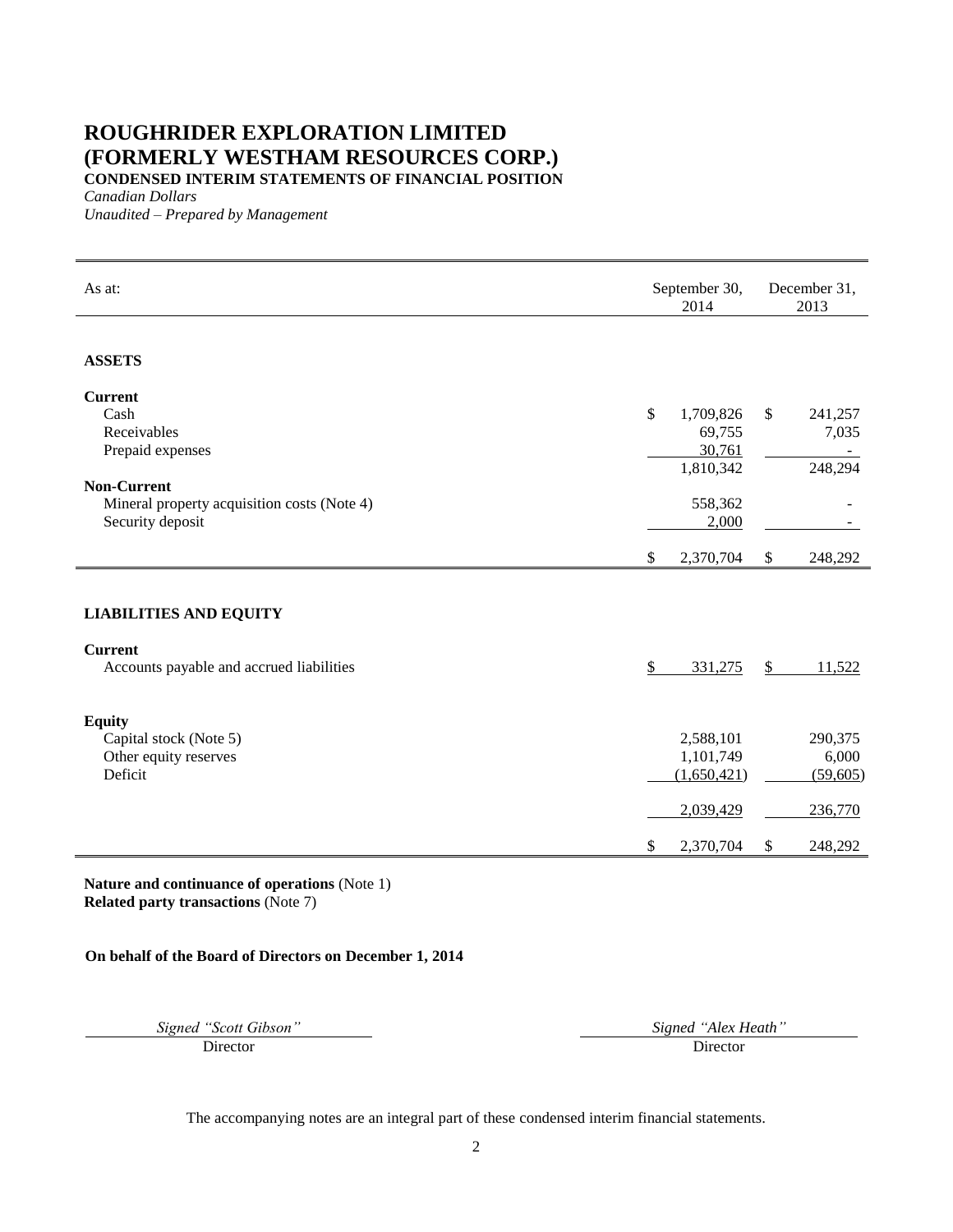**CONDENSED INTERIM STATEMENTS OF LOSS AND COMPREHESIVE LOSS**

*Canadian Dollars*

*Unaudited – Prepared by Management*

|                                                                                     | Sept. 30,<br>2014 | For the<br>three months ended<br>Sept. 30,<br>2013 | Sept 30,<br>2014 | For the<br>nine months ended<br>Sept 30,<br>2013 |
|-------------------------------------------------------------------------------------|-------------------|----------------------------------------------------|------------------|--------------------------------------------------|
|                                                                                     |                   |                                                    |                  |                                                  |
| <b>EXPENSES</b>                                                                     |                   |                                                    |                  |                                                  |
| Audit and accounting fees                                                           | 1,913             | 4,163                                              | 5,738            | 10,138                                           |
| Exploration expenses (Note 6)                                                       | 1,021,377         | $-$                                                | 1,021,377        |                                                  |
| Filing fees                                                                         |                   | 3,226                                              | 16,181           | 9,648                                            |
| Marketing                                                                           | 23,209            | $\overline{a}$                                     | 23,209           |                                                  |
| Office expenses                                                                     | 4,803             | 187                                                | 4,886            | 187                                              |
| Professional fees                                                                   | 51,512            |                                                    | 51,512           |                                                  |
| <b>Salaries</b>                                                                     | 98,132            |                                                    | 98,132           |                                                  |
| Stock-based compensation                                                            | 369,781           | $- -$                                              | 369,781          |                                                  |
| Loss and comprehensive loss for the period                                          | 1,570,727         | 7,576                                              | 1,590,816        | 19,973                                           |
| Basic and diluted loss per common share                                             | \$<br>(0.11)      | $\mathbb{S}$<br>(0.00)                             | (0.25)<br>\$     | \$<br>(0.01)                                     |
| Weighted average number of common shares outstanding<br>(excluding escrowed shares) | 14,274,257        | 1,960,000                                          | 6,324,673        | 1,960,000                                        |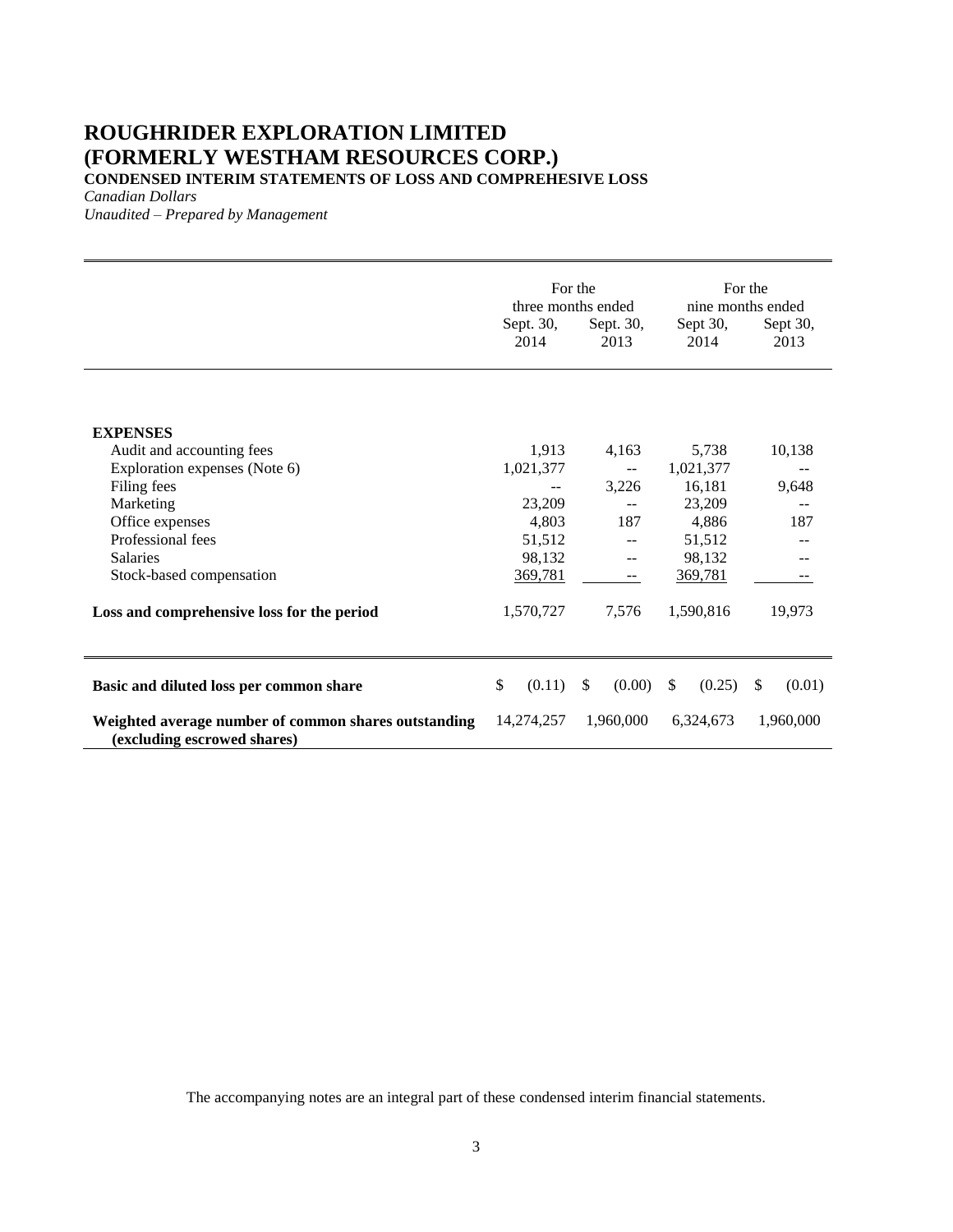### **ROUGHRIDER EXPLORATION LIMITED (FORMERLY WESTHAM RESOURCES CORP.) CONDENSED INTERIM STATEMENTS OF CHANGES IN EQUITY**

*Canadian Dollars*

*Unaudited – Prepared by Management*

|                                      |                            | Capital Stock |                          |                 |                 |
|--------------------------------------|----------------------------|---------------|--------------------------|-----------------|-----------------|
|                                      | Number of<br><b>Shares</b> | Amount        | Other Equity<br>Reserves | Deficit         | Total<br>Equity |
|                                      |                            |               |                          |                 |                 |
| Balance, December 31, 2012           | 5,200,000                  | \$290,375     | 6,000<br>\$              | \$<br>(32, 324) | \$<br>264,051   |
| Loss for the period                  |                            |               |                          | (19, 973)       | (19, 973)       |
| Balance, September 30, 2013          | 5,200,000                  | 290,375       | 6,000                    | (52, 297)       | 244,078         |
| Loss for the period                  |                            |               |                          | (7,308)         | (7,308)         |
| Balance, December 31, 2013           | 5,200,000                  | 290,375       | 6,000                    | (59,605)        | 236,770         |
| Qualifying transaction:              |                            |               |                          |                 |                 |
| Shares issued under option agreement | 1,969,828                  | 433,362       |                          |                 | 433,362         |
| Units issued as private placement    | 12,528,454                 | 2,028,064     | 728,196                  |                 | 2,756,260       |
| Unit issuance costs                  |                            | (143, 712)    | (51,601)                 |                 | (195, 313)      |
| Finder's warrants                    |                            | (39,988)      | 39,988                   |                 |                 |
| Vesting of stock options             |                            |               | 385,166                  |                 | 385,166         |
| Exercise of warrants                 | 140,000                    | 20,000        | (6,000)                  |                 | 14,000          |
| Loss for the period                  |                            |               |                          | (1,590,816)     | (1,590,816)     |
| Balance, September 30, 2014          | 19,838,282                 | \$2,588,101   | \$1,101,749              | \$(1,650,421)   | \$2,039,429     |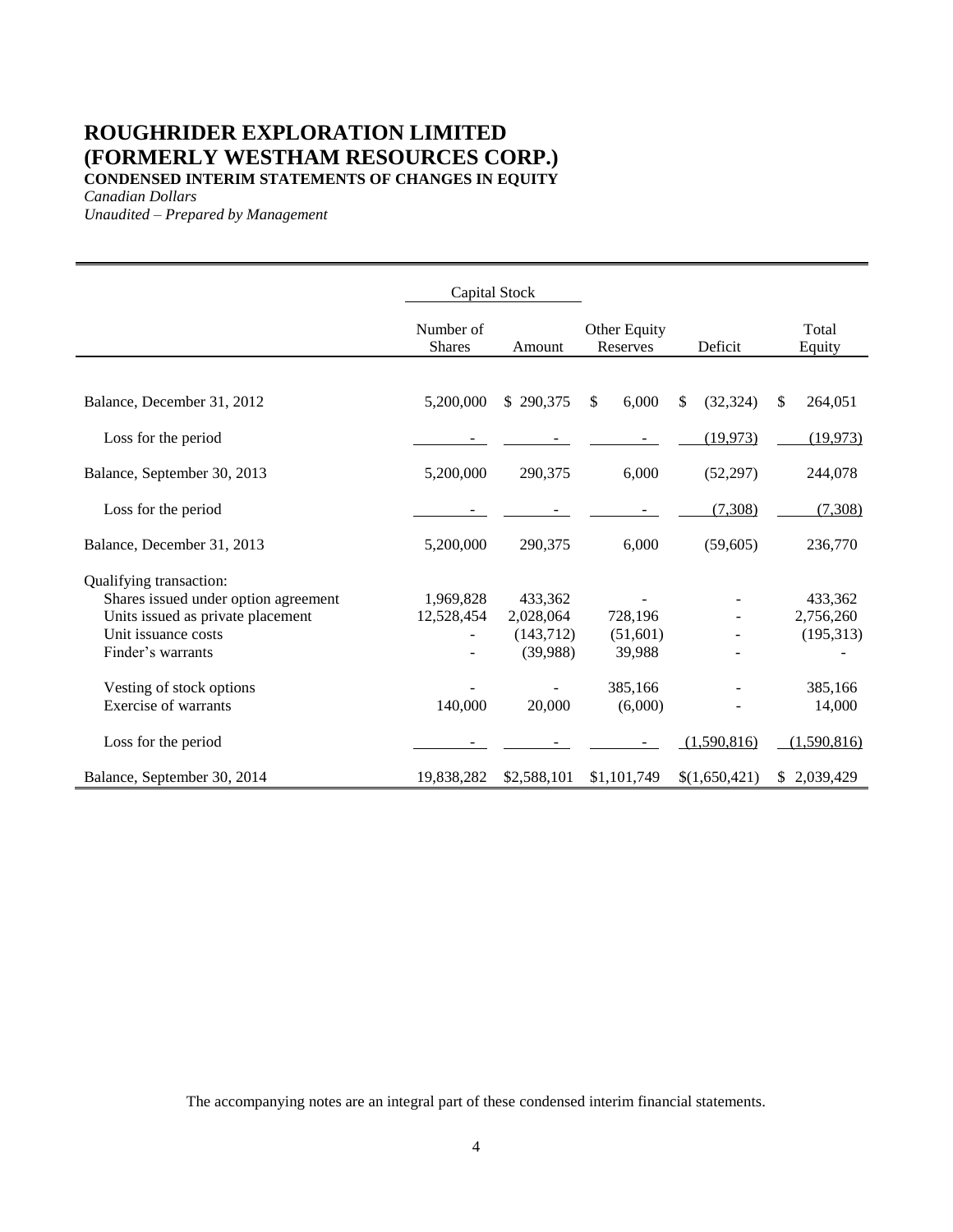### **ROUGHRIDER EXPLORATION LIMITED (FORMERLY WESTHAM RESOURCES CORP.) CONDENSED INTERIM STATEMENTS OF CASH FLOWS**

*Canadian Dollars*

*Unaudited – Prepared by Management*

|                                                      |                    | For the                         |                               | For the                        |
|------------------------------------------------------|--------------------|---------------------------------|-------------------------------|--------------------------------|
|                                                      | Sept. 30,          | three months ended<br>Sept. 30, | Sept. 30,                     | nine months ended<br>Sept. 30, |
|                                                      | 2014               | 2013                            | 2014                          | 2013                           |
| <b>OPERATING ACTIVITIES</b>                          |                    |                                 |                               |                                |
| Loss for the period                                  | $$(1,570,727)$ \\$ |                                 | $(7,576)$ \$ $(1,590,816)$ \$ | (19, 973)                      |
| Items not affecting cash:                            |                    |                                 |                               |                                |
| Stock-based compensation expense                     | 385,166            |                                 | 385,166                       |                                |
| Changes in non-cash working capital items:           |                    |                                 |                               |                                |
| Increase in receivables                              | (61,275)           | (153)                           | (62, 569)                     | (1, 447)                       |
| Increase (decrease) in prepaid expenses              | (26, 446)          | 2,164                           | (30,761)                      | (2,164)                        |
| Increase in accounts payable and accrued liabilities | 270,608            | 3,278                           | 319,602                       | 1,603                          |
| Net cash used in operating activities                | (1,002,674)        | (2, 287)                        | (979, 378)                    | (21,981)                       |
| <b>INVESTING ACTIVITIES</b>                          |                    |                                 |                               |                                |
| Mineral property acquisition costs                   | (125,000)          | --                              | (125,000)                     |                                |
| Increase in security deposits                        | (2,000)            |                                 | (2,000)                       |                                |
| Net cash used in investing activities                | (127,000)          |                                 | (127,000)                     |                                |
| <b>FINANCING ACTIVITIES</b>                          |                    |                                 |                               |                                |
| Shares issued in private placement                   | 2,028,064          |                                 | 2,028,064                     |                                |
| Warrants issued in private placement                 | 728,196            |                                 | 728,196                       |                                |
| Issuance costs paid in cash for                      | (195,313)          |                                 | (195,313)                     |                                |
| placement of shares and warrants                     |                    |                                 |                               |                                |
| Warrants exercised                                   | 14,000             |                                 | 14,000                        |                                |
| Net cash provided by financing activities            | 2,574,947          |                                 | 2,574,947                     |                                |
| Increase / (decrease) in cash for the period         | 1,445,272          | (2, 287)                        | 1,468,568                     | (21,981)                       |
| Cash, beginning of period                            | 264,553            | 244,914                         | 241,257                       | 264,608                        |
| Cash, end of period                                  | \$1,709,826        | \$242,627                       | \$1,709,826                   | \$242,627                      |
| Non-cash transactions not noted above:               |                    |                                 |                               |                                |
| Shares issued as mineral property acquisition costs  | \$433,362          | \$                              | \$433,362                     | \$                             |
| Black-Scholes valuation of warrants exercised        | 6,000              |                                 | 6,000                         |                                |
| Finder's warrant valuation                           | 54,346             |                                 | 54,346                        |                                |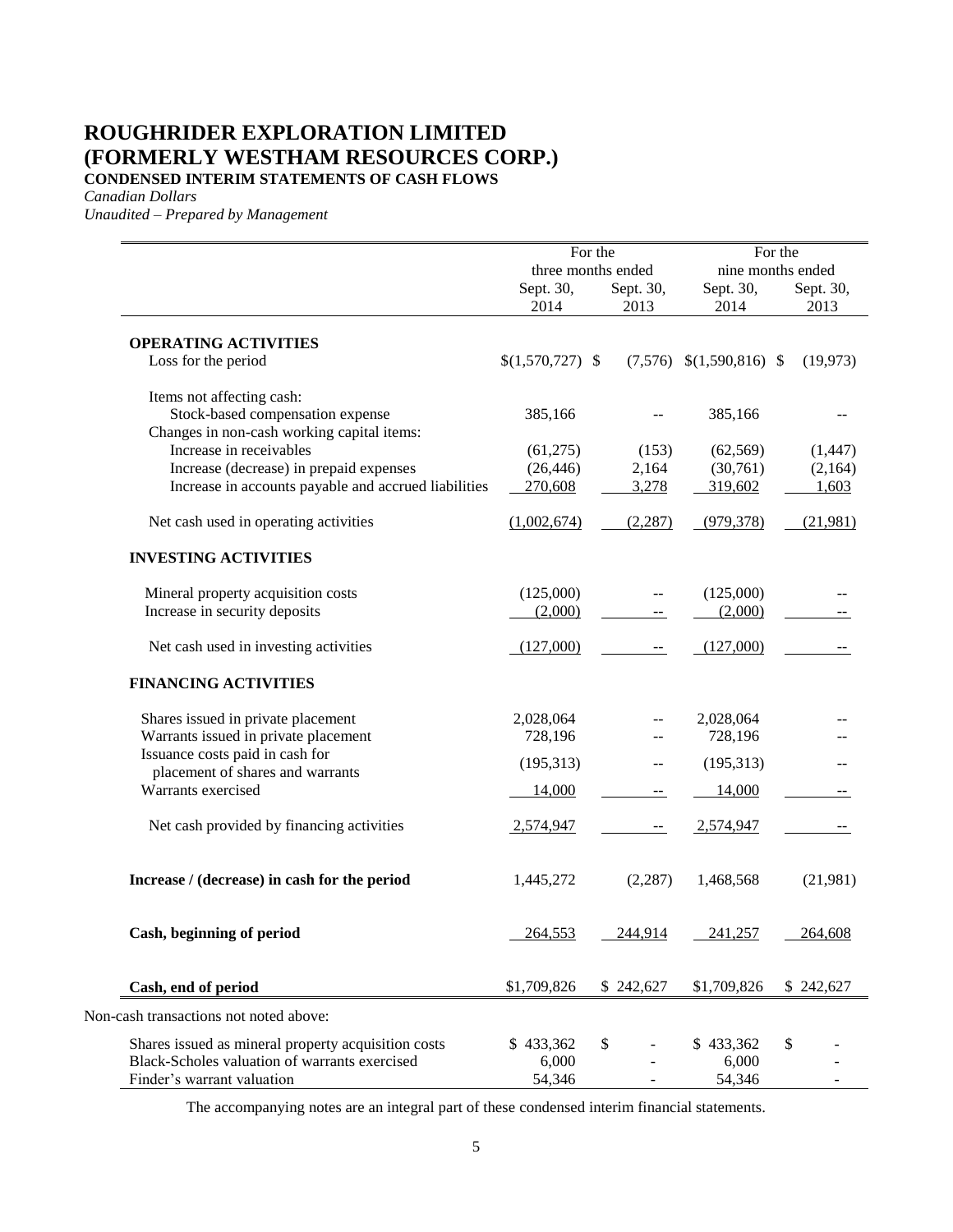NOTES TO THE CONDENSED INTERIM FINANCIAL STATEMENTS For the three and nine month periods ended September 30, 2014 *Canadian Dollars Unaudited – Prepared by Management*

### **1. NATURE AND CONTINUANCE OF OPERATIONS**

Roughrider Exploration Limited (formerly Westham Resources Corp.) ("Roughrider" or the "Company") was incorporated on December 7, 2011 under the *British Columbia Business Corporations Act*. Until July 16, 2014, Roughrider was a Capital Pool Company as defined in the TSX Venture Exchange ("TSX-V") Policy 2.4. During that period of time, the Company's sole business was the identification and evaluation of assets or businesses with a view to completing a Qualifying Transaction (also defined in TSX-V Policy 2.4). The Company completed its Qualifying Transaction on July 16, 2014 (Note 5.a). On completion of the Qualifying Transaction, the Company was listed on the TSX Venture Exchange as a Tier 2 Mining Issuer and changed its name from Westham Resources Corp. to Roughrider Exploration Limited. The principal business of the Company is now the exploration of the Genesis uranium project, located to the northeast of the Athabasca Basin in Saskatchewan.

The address of the Company's head office is Suite 580 – 625 Howe Street, Vancouver, British Columbia, Canada V6C 2C6. The address of the Company's registered office is 1600 – 609 Granville Street, Vancouver, British Columbia, Canada V7Y 1C3.

These condensed interim financial statements have been prepared in accordance with International Financial Reporting Standards ("IFRS") with the assumption that the Company will be able to realize its assets and discharge its liabilities in the normal course of business rather than through a process of forced liquidation. The condensed interim financial statements do not include adjustments to amounts and classifications of assets and liabilities that might be necessary should the Company be unable to continue operations. The Company has no source of revenue, has an accumulated deficit of \$1,650,421 at September 30, 2014, and expects to incur further losses in order to explore the Genesis project. All of these factors cast significant doubt upon the Company's ability to continue as a going concern and, therefore suggest that the Company may be unable to realize its assets and discharge its liabilities in the normal course of business.

The Company's continuing operations are dependent upon its ability to obtain sufficient financing to explore the Genesis project, and upon the successful exploration and development or sale of the Company's exploration projects. Although the Company has been successful in obtaining financing to begin this process, there is no assurance that it will be able to obtain adequate financing in the future, or that such financing will be on terms that are advantageous to the Company.

### **2. BASIS OF PREPARATION**

These condensed interim financial statements, including comparatives, have been prepared using accounting policies consistent with IFRS applicable to the preparation of interim financial statements, as issued by the International Accounting Standards Board and are consistent with interpretations made by the International Financial Reporting Interpretations Committee ("IFRIC") which were effective as of December 1, 2014, the date the Audit Committee authorized these condensed interim financial statements for issuance on behalf of the Board of Directors. These condensed interim financial statements follow the same accounting policies and methods of computation as the audited annual financial statements for the year ended December 31, 2013, and should be read in conjunction with the Company's audited annual financial statements for the year ended December 31, 2013.

The preparation of these condensed interim financial statements requires management to make certain estimates, judgments and assumptions that affect the reported amounts of assets and liabilities at the date of the condensed interim financial statements. Actual results could differ from these estimates. Critical estimates and judgments are discussed more fully in the Company's audited financial statements for the period ended December 31, 2013.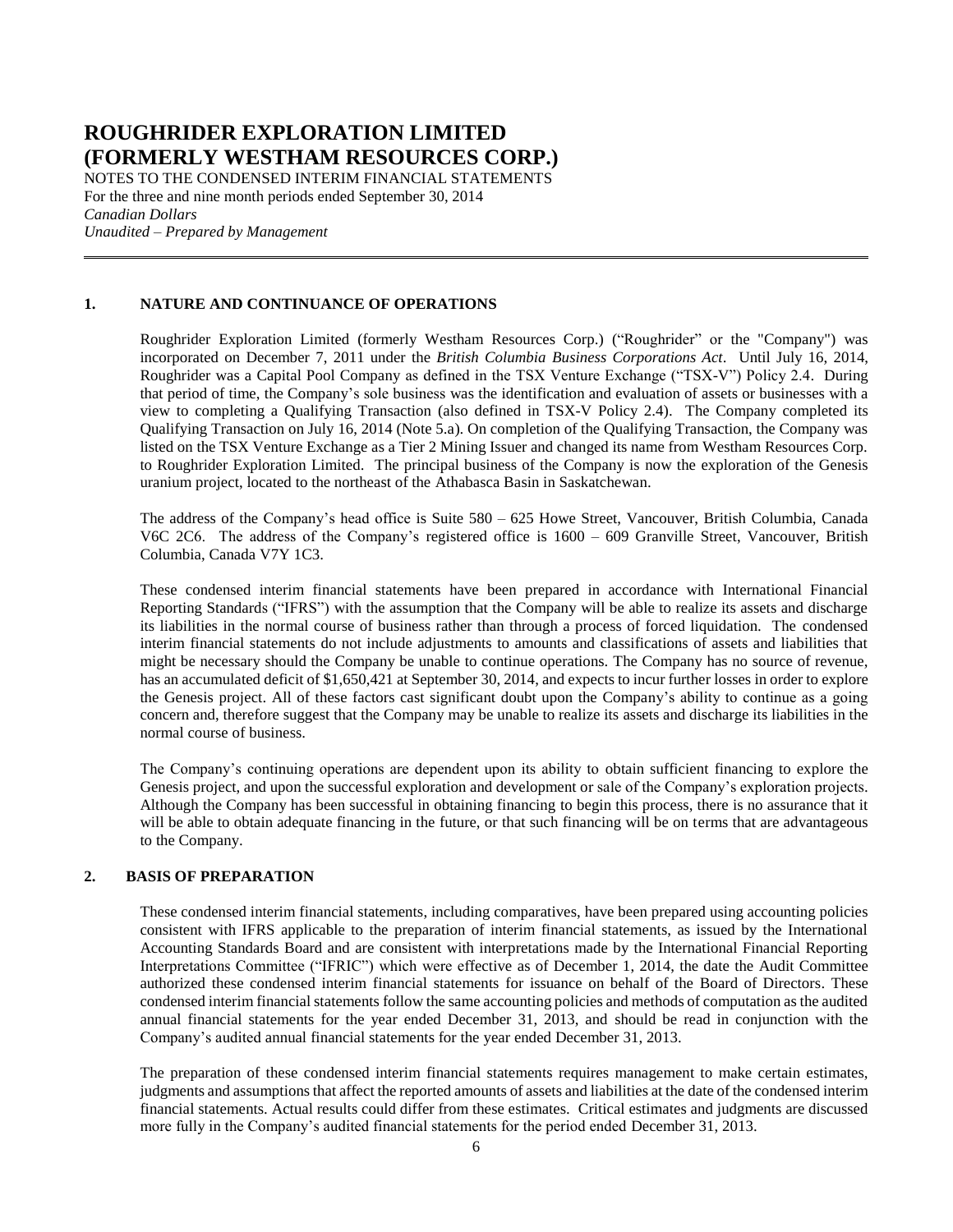NOTES TO THE CONDENSED INTERIM FINANCIAL STATEMENTS For the three and nine month periods ended September 30, 2014 *Canadian Dollars Unaudited – Prepared by Management*

### **3. SIGNIFICANT ACCOUNTING POLICIES**

These condensed interim financial statements are expressed in Canadian dollars, the Company's functional and presentation currency, and have been prepared on a historical cost basis, except for financial instruments classified as financial instruments at fair value through profit and loss, which are stated at their fair value. In addition, these financial statements have been prepared using the accrual basis of accounting except for cash flow information. Accounting policies used in the preparation of these financial statements are consistent with those described in the Company's audited annual financial statements for the period ended December 31, 2013, except for the following item that reflects a change to IFRS:

*IAS 32, Financial Instruments: Presentation;* This standard has been amended to clarify requirements for offsetting financial assets and liabilities.

Adoption of the above amended accounting standard has had no material impact on the quarterly financial statements.

### **Upcoming Changes in Accounting Standards**

- *IFRS 7, Financial Instruments: Disclosures* requires additional disclosures on transition from IAS 39 and IFRS 9, and will be effective for the Company's year ended December 31, 2015.
- *IFRS 9, Financial Instruments* introduces the new requirements for the classification, measurement and de-recognition of financial assets and financial liabilities. Specifically, *IFRS 9* requires all recognized financial assets that are within the scope of *IAS 39 Financial Instruments: Recognition and Measurement* to be subsequently measured at amortized cost or fair value, and will be effective for the Company's year ended December 31, 2018.

The Company is in the process of assessing the impact of the upcoming changes in accounting standards.

### **4. MINERAL PROPERTY ACQUISITION COSTS**

|                             | Genesis property |
|-----------------------------|------------------|
| December 31, 2013 and prior |                  |
| Cash payment (Note 5.a)     | 125,000          |
| Share payment (Note 5.a)    | 433.362          |
| September 30, 2014          | 558,362          |

#### **Genesis property**

Roughrider and Kivalliq Energy Corporation ("Kivalliq") have entered into an option agreement under which Roughrider may earn up to an 85% interest in Kivalliq's "Genesis" uranium project (the "Genesis property"). Under the terms of the option agreement, in order to earn the full 85% interest in the Genesis property the Company must complete \$5,000,000 in exploration expenditures (\$1,021,377 spent), make \$1,000,000 in cash payments (\$125,000 paid) and issue to Kivalliq 3,939,656 common shares over a period of four years (1,969,828 issued). The agreement is more fully described in Note 5.a.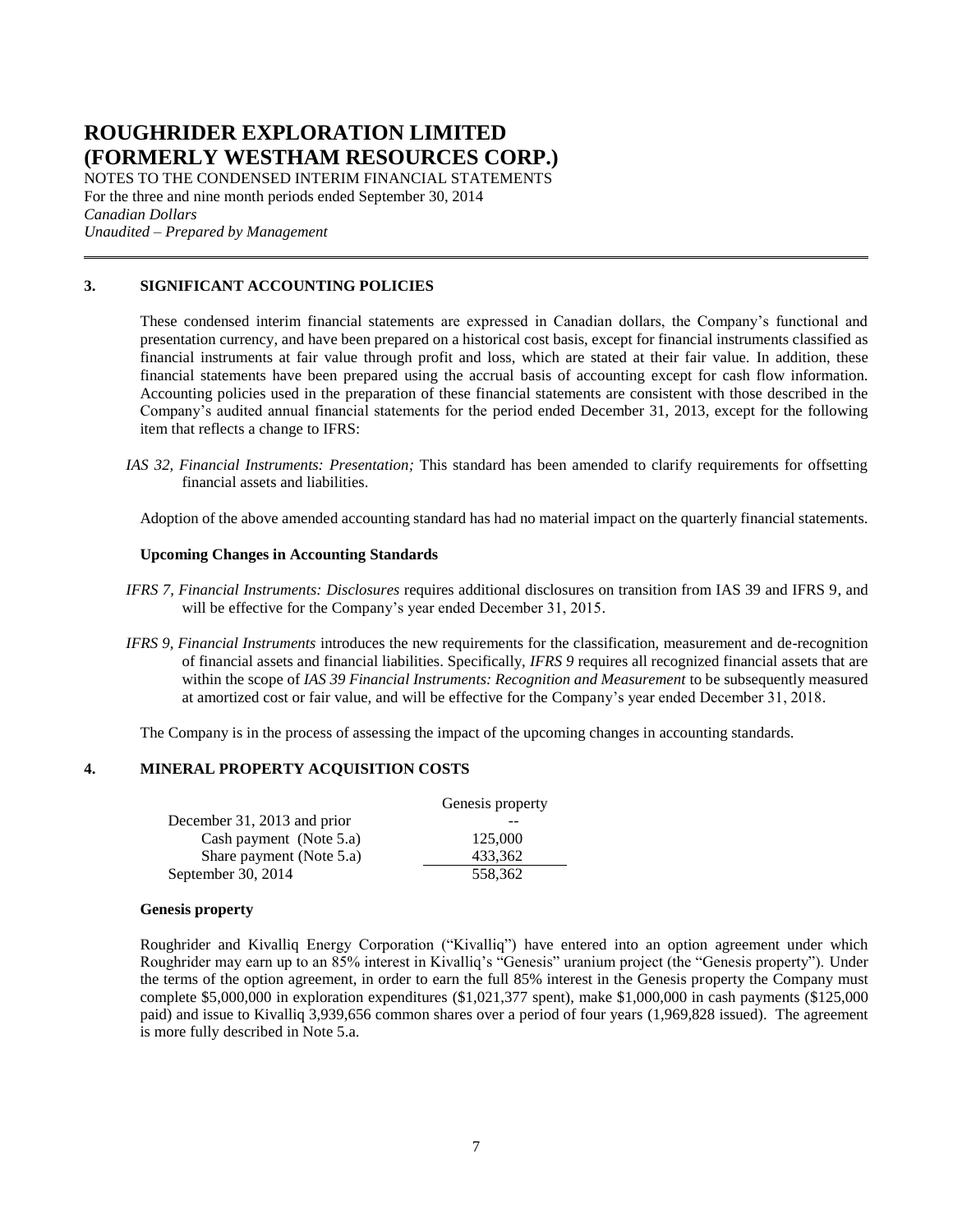NOTES TO THE CONDENSED INTERIM FINANCIAL STATEMENTS For the three and nine month periods ended September 30, 2014 *Canadian Dollars Unaudited – Prepared by Management*

### **5. CAPITAL STOCK**

### **Authorized**

Unlimited common shares with no par value and unlimited preferred shares with no par value.

#### **Issuances**

During the nine month period ended September 30, 2014 the following share issuances occurred:

a) On July 16, 2014, the company closed its Qualifying Transaction with Kivalliq, a British Columbia Company listed on the TSX Venture Exchange (TSXV: KIV). Roughrider and Kivalliq have entered into an option agreement under which Roughrider may earn up to an 85% interest in Kivalliq's "Genesis" uranium project (the "Genesis property").

The execution of the option agreement and the advance of initial consideration to Kivalliq thereunder served as the Company's Qualifying Transaction under the policies of the TSX Venture Exchange. As a result, on completion of the Qualifying Transaction, the Company was listed on the TSX Venture Exchange as a Tier 2 Mining Issuer and changed its name from Westham Resources Corp. to Roughrider Exploration Limited.

Under the terms of the option agreement, in order to earn the full 85% interest in the Genesis property the Company must complete \$5,000,000 in exploration expenditures, make \$1,000,000 in cash payments and issue to Kivalliq 3,939,656 common shares over a period of four years. In connection with the closing of the Qualifying Transaction, the Company made an initial cash payment of \$125,000 to Kivalliq and issued 1,969,828 common shares to Kivalliq.

b) Concurrent with the closing of the Qualifying Transaction, the company also completed a private placement of 12,528,454 Units at \$0.22 per Unit for gross proceeds of \$2,756,260. Each unit was comprised of one common share and one-half of one non-transferrable warrant (a "Unit"), with each whole warrant (a "Warrant") entitling the holder to purchase one common share at a price of \$0.35 per share for a period of three years after the date of issuance. In addition the warrants have an accelerated expiry provision which may be triggered if Roughrider's shares trade above \$0.50 for 10 trading days. In addition, in connection with the closing of the private placement, Roughrider paid unit issuance costs totaling \$195,313 in cash, and issued an aggregate of 469,980 finder's warrants (the "Finder's Warrants") to certain arm's length parties. Each Finder's Warrant entitles the holder to purchase one common share at a price of \$0.22 per common share for a period of two years after the closing of the Private Placement. The proceeds of the Private Placement will be used for exploration on the Genesis property and for general working capital purposes.

### **Escrow**

As at September 30, 2014, the Company has 2,916,000 shares held in escrow. Under the escrow agreement, 10% (324,000 shares) of the originally escrowed Common Shares were released from escrow on the issuance of the Final Exchange Bulletin following completion of the Qualifying Transaction (Note 5.a). Additional tranches of 15% (486,000 shares) will be released on January 16, 2015; July 16, 2015; January 16, 2016; July 16, 2016; January 16, 2017; and July 16, 2017.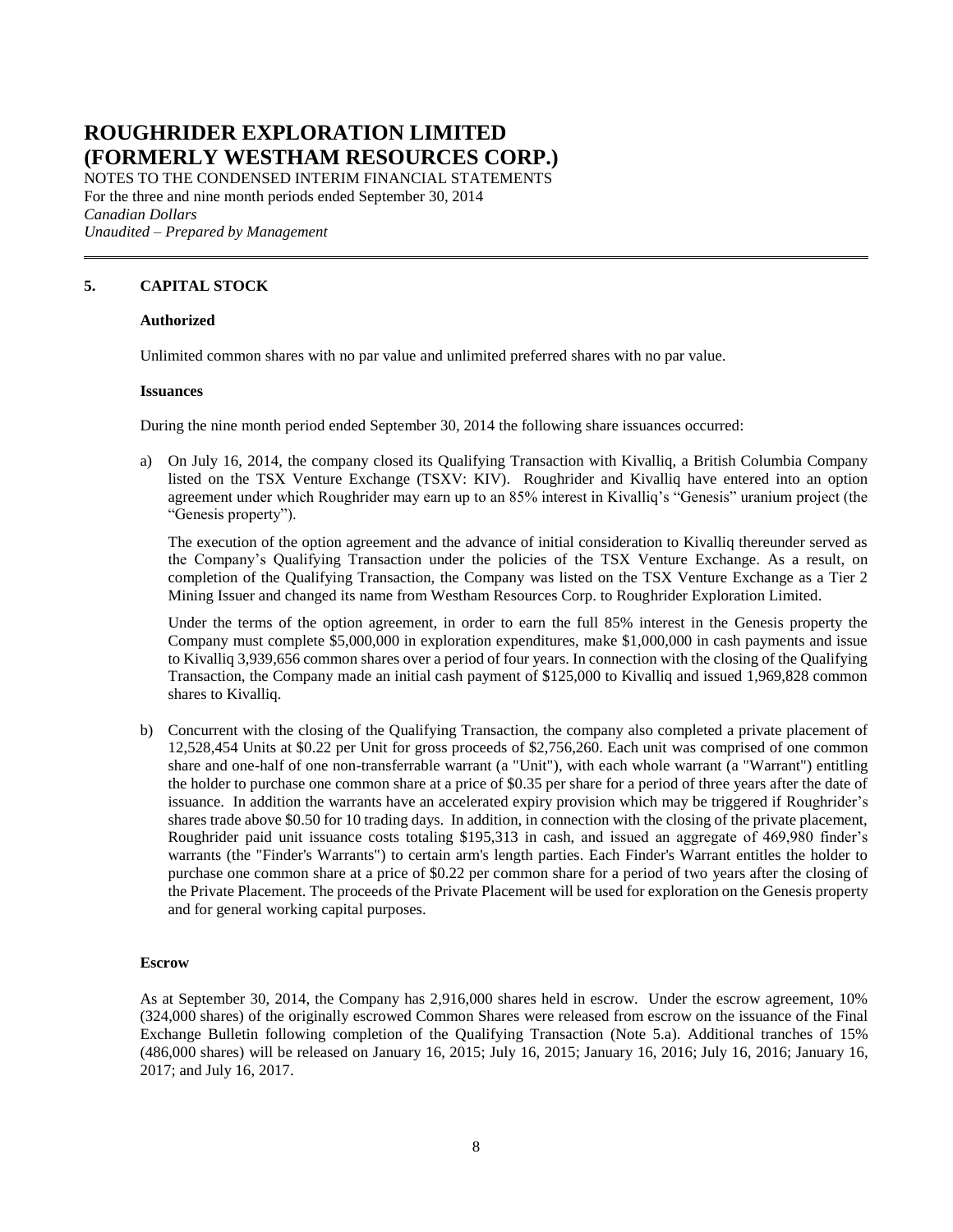NOTES TO THE CONDENSED INTERIM FINANCIAL STATEMENTS For the three and nine month periods ended September 30, 2014 *Canadian Dollars Unaudited – Prepared by Management*

### **5. CAPITAL STOCK (CONTINUED)**

#### **Stock options**

The Company has established a share purchase option plan whereby the Board of Directors may grant options to directors, officers, employees or consultants. The goal of this plan is to more closely align the interests of optionholders with the interests of shareholders.

The Company has been authorized by its shareholders to grant stock options numbering up to ten percent (10%) of the number of common shares issued and outstanding. Under the plan, the exercise price of each option shall be determined by the directors but will in no event be less than the discount market price for the common shares. Stock options granted are subject to a maximum term of 10 years and vest at the discretion of the board of directors.

Details of stock option activity are as follows:

|                                   | Number of<br>options | Weighted average<br>exercise price |
|-----------------------------------|----------------------|------------------------------------|
| Outstanding, Dec. 31, 2012 & 2013 | Nil                  | Nil                                |
| Granted                           | 1,950,000            | \$0.22                             |
| Outstanding, Sept. 30, 2014       | 1,950,000            | \$0.22                             |

The following table summarizes information about stock options outstanding to directors, officers, employees and consultants as at September 30, 2014:

| Grant date   | Expiry date  | Exercise<br>price | Number of<br>options<br>outstanding and<br>exercisable | Remaining<br>contractual<br>life |
|--------------|--------------|-------------------|--------------------------------------------------------|----------------------------------|
| Aug. 7, 2014 | Aug. 7, 2019 | \$0.22            | 1,950,000                                              | 4.85 years                       |

The fair value of the stock options issued August 7, 2014 was calculated using the Black-Scholes Option Pricing Model, based on the following weighted average assumptions:

|                                        | August 7, 2014 |
|----------------------------------------|----------------|
| Average risk-free interest rate        | 1.430\%        |
| Expected dividend yield                | $0.000\%$      |
| Expected stock price volatility        | 144.62%        |
| Average expected warrant life in years | 5.0 years      |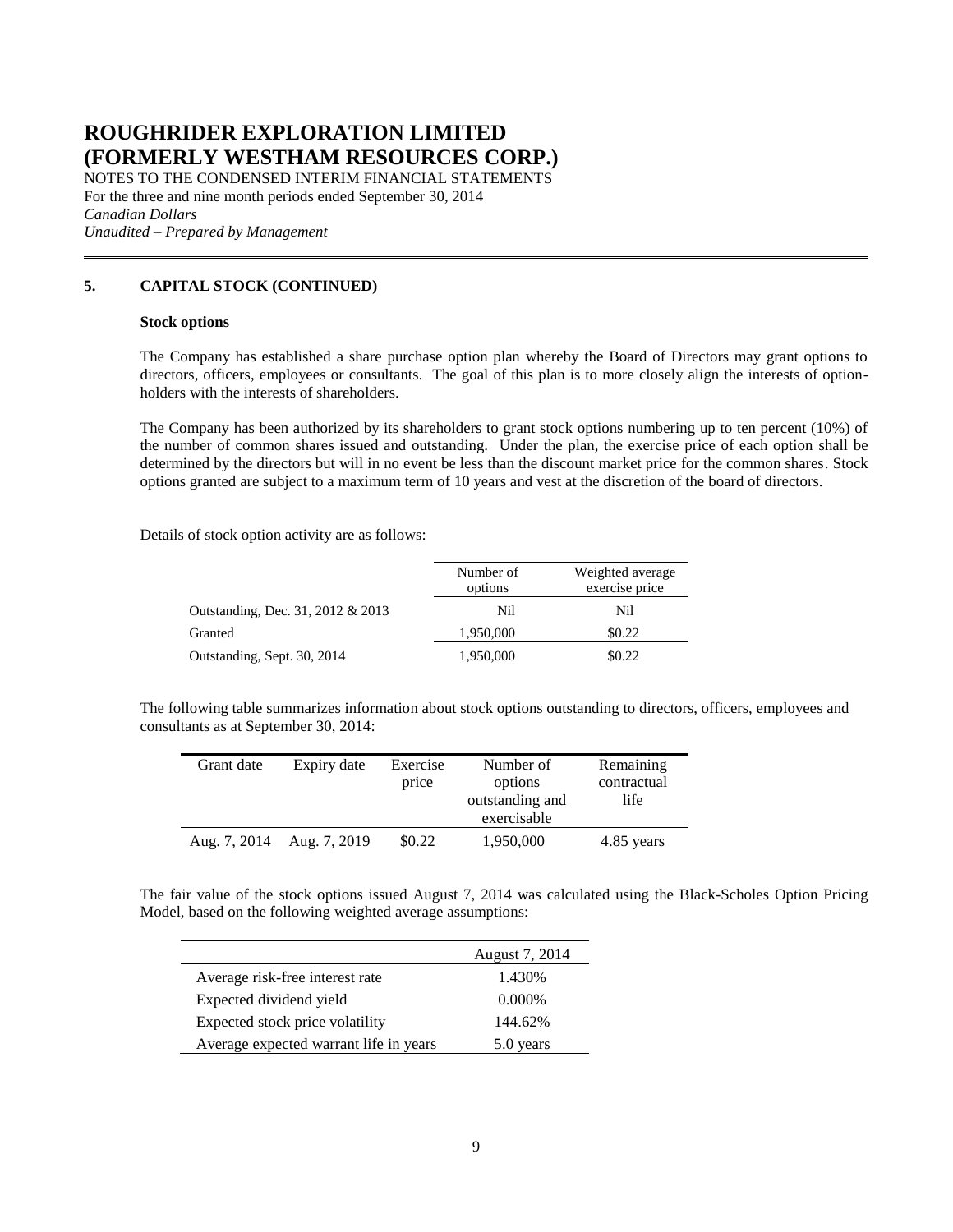NOTES TO THE CONDENSED INTERIM FINANCIAL STATEMENTS For the three and nine month periods ended September 30, 2014 *Canadian Dollars Unaudited – Prepared by Management*

### **5. CAPITAL STOCK (CONTINUED)**

### **Warrants**

Details of warrant activity are as follows:

|                                                  | Number of<br>warrants | Weighted average<br>exercise price |
|--------------------------------------------------|-----------------------|------------------------------------|
| As at December 31, 2012 and<br>December 31, 2013 | 140,000               | \$0.10                             |
| Exercised                                        | (140,000)             | \$0.10                             |
| Issued (Note 5.b)                                | 6,734,206             | \$0.22                             |
| Outstanding, September 30, 2014                  | 6,734,206             | \$0.22                             |

As at September 30, 2014, the outstanding stock purchase warrants were as follows:

| Expiry date   | Exercise price | Number of warrants |
|---------------|----------------|--------------------|
| July 16, 2016 | \$0.22         | 469,980            |
| July 16, 2017 | \$0.35         | 6,264,226          |
|               |                | 6,734,206          |

The fair value of the warrants issued July 16, 2014 was calculated using the Black-Scholes Option Pricing Model, based on the following weighted average assumptions:

|                                 | July 16, 2014 | July 16, 2014 |
|---------------------------------|---------------|---------------|
| Exercise price                  | \$0.22        | \$0.35        |
| Average risk-free interest rate | 1.070%        | 1.240%        |
| Expected dividend yield         | 0.000%        | 0.000%        |
| Expected stock price volatility | 100%          | 100%          |
| Average expected warrant life   | 2.0 years     | 3.0 years     |

Option and warrant pricing models require the input of highly subjective assumptions including the expected price volatility and expected life. Changes in the subjective input assumptions can materially affect the fair value estimate, and therefore the existing models do not necessarily provide a reliable single measure of the fair value of the Company's warrants at the date of grant.